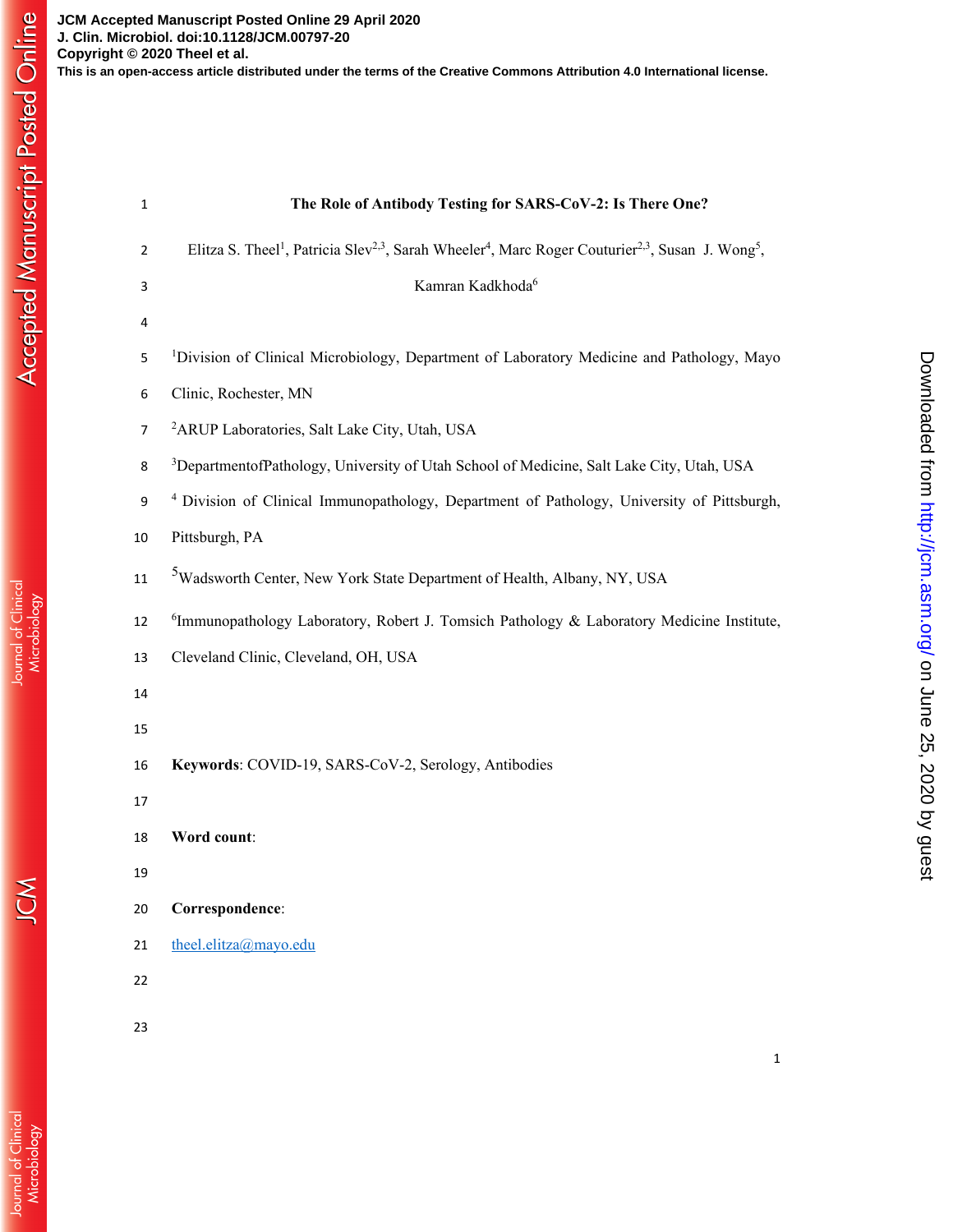## **Abstract**

The emergence of severe acute respiratory syndrome coronavirus 2 (SARS-CoV-2) brought with it rapid development of both molecular and serologic assays for identification of COVID-19 infections. While Food and Drug Administration (FDA) emergency use authorization (EUA) is required for clinical application of SARS-CoV-2 molecular tests, submission for EUA is currently a voluntary process for manufacturers of serologic assays. The absence of FDA oversight of serologic tests is concerning, given that the commercially available serologic assays are highly variable, differing in their format, the antibody class detected, the targeted antigen and the acceptable specimen types. An added complication is the lack of a clear understanding for how such assays should be utilized and what the reported results ultimately indicate, or perhaps more importantly, what they do not indicate. Here, we provide a brief summary of the performance of a number of serologic assays reported in the literature, comment on what we do and do not know regarding our immune response to SARS-CoV-2, and provide a number of scenarios for which serologic testing will play a role in during our global response to this pandemic.

 $\sum_{i=1}^{n}$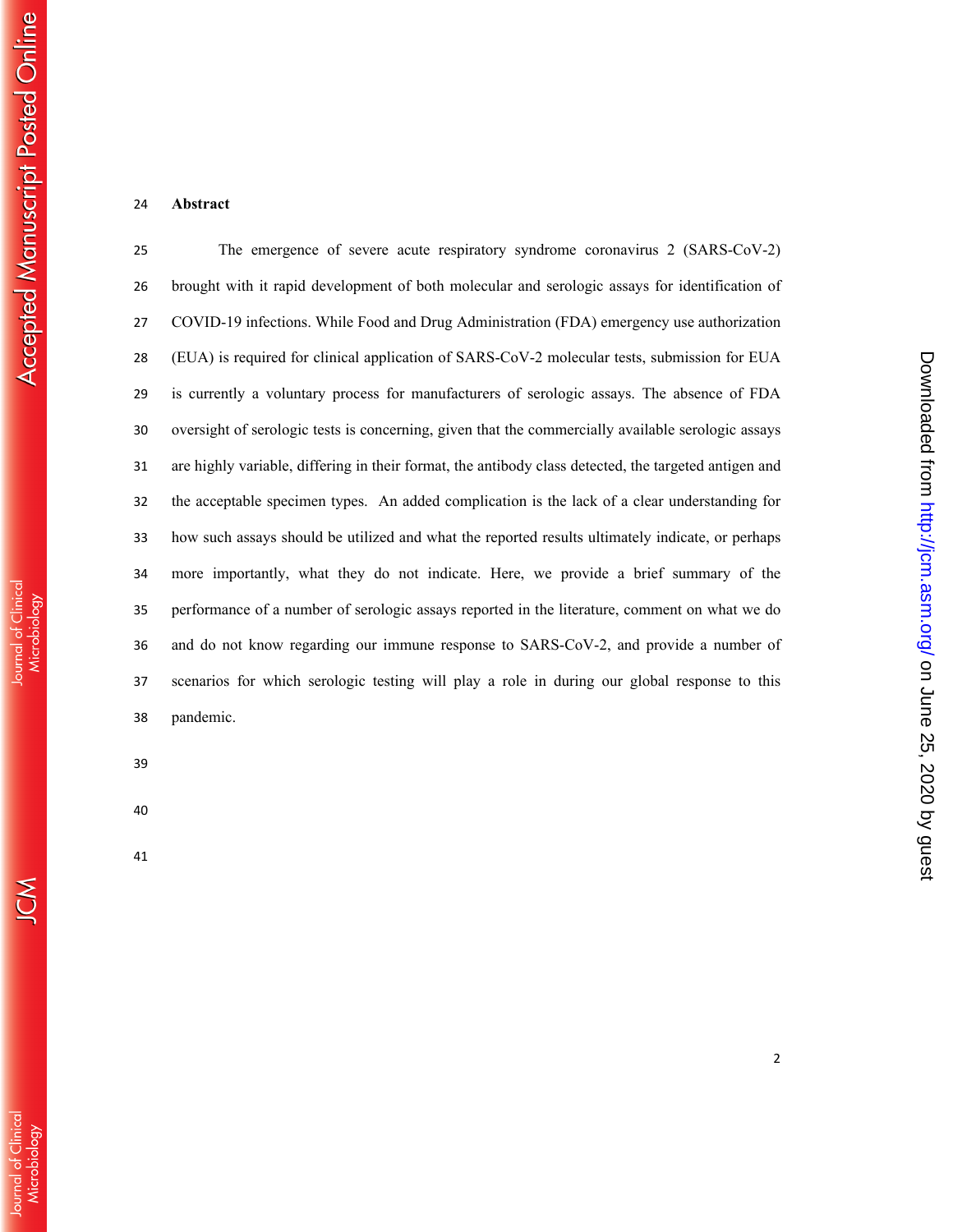Shortly after its emergence in December 2019, the outbreak of severe acute respiratory syndrome coronavirus 2 (SARS-CoV-2) was declared a pandemic in March 2020 by the World Health Organization. A beta-coronavirus, SARS-CoV-2 is the seventh member of the *Coronaviridae* family of viruses, and is the causative agent of coronavirus disease 2019 (COVID-19) in humans (1). Given the acute and rapid onset of COVID-19, molecular testing of respiratory tract sample(s) to detect SARS-CoV-2 RNA remains the preferred diagnostic test for assessment of symptomatic patients who meet COVID-19 testing criteria as defined by the Centers for Disease Control and Prevention (CDC), and/or state and local health departments (2). In addition to molecular testing, there is increasing interest for use of serologic assays to detect antibodies against SARS-CoV-2. Unlike molecular testing, detection of an immune response to the virus is an indirect marker of infection. As such, development of robust serologic tests, alongside guidelines for appropriate utilization and interpretation relative to clinical and epidemiological needs, is essential to maintain safe patient care standards and support ongoing public health efforts.

Currently, over 91 manufacturers have notified the Food and Drug Administration (FDA) that they are offering internally validated serologic tests for commercial use, and at the time of this writing (April 17, 2020), four products have received FDA Emergency Use Authorization (EUA) (3, 4). Unlike prior public health emergencies, the FDA has indicated that EUA is not required for distribution or use of commercially available or laboratory developed SARS-CoV-2 serologic tests. Rather, they require that laboratories validate the assays as they deem appropriate and notify the FDA of their use, alongside inclusion of specific report comments outlining the limitations of these tests (3). The absence of FDA oversight of serologic tests is concerning given that the commercially available serologic assays are highly variable, differing in their format

on June 25, 2020 by guest <http://jcm.asm.org/> Downloaded from

Downloaded from http://jcm.asm.org/ on June 25, 2020 by guest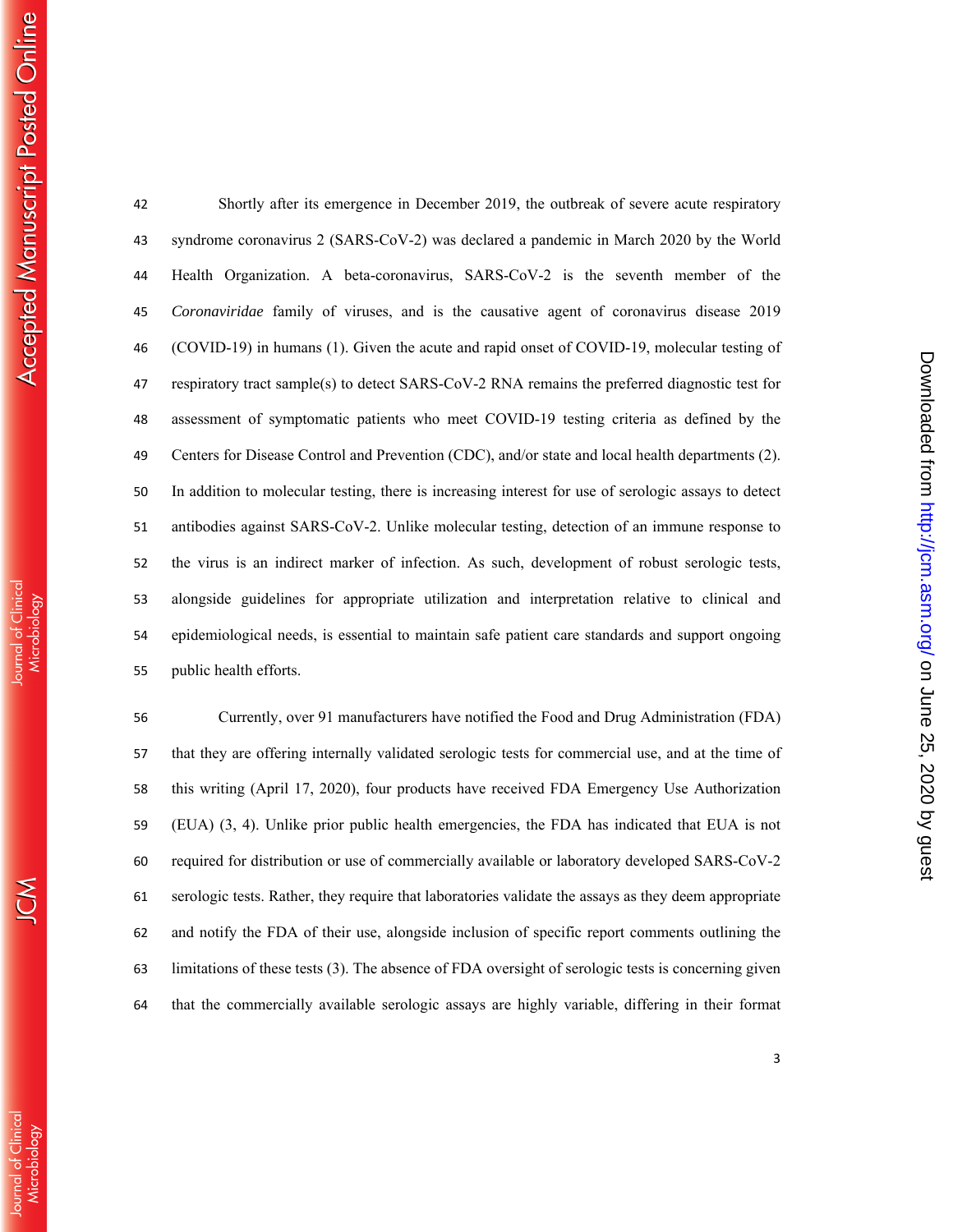| 81 | cross-reactivity in SARS-  |
|----|----------------------------|
| 82 | sequence homology for b    |
| 83 | available serologic tests, |
| 84 | in SARS-CoV-2 and the      |
| 85 | the potential for cross-re |
| 86 | homology at the amino a    |
| 87 | have shown limited to      |
|    |                            |
|    |                            |
|    |                            |

| 65 | $(e.g.,$ lateral flow immunoassays [LFAs], enzyme linked immunosorbent assays [ELISAs] and      |
|----|-------------------------------------------------------------------------------------------------|
| 66 | chemiluminescent immunoassays [CLIA]), the antibody class(es) detected $(i.e., IgA, IgM, IgG,$  |
| 67 | or IgM/IgG total), the SARS-CoV-2 antigen(s) used to design the assay (e.g., recombinant        |
| 68 | nucleocapsid protein [NP], subunit 1 of the Spike glycoprotein [S1], the Spike glycoprotein     |
| 69 | receptor binding domain [RBD], etc.), and the acceptable specimen type (i.e., serum, plasma,    |
| 70 | whole blood, finger stick whole blood). Given these differences in assay format and design, as  |
| 71 | well as a dearth of peer-reviewed data on performance characteristics, it is critical that      |
| 72 | laboratories considering serologic testing for SARS-CoV-2 perform a rigorous verification study |
| 73 | to ensure the analytical performance and clinical accuracy of test results.                     |

74 Such validations must include assessment of specificity using samples collected prior to 75 or soon after the start of the outbreak from both healthy individuals and those with antibodies to 76 other common infectious pathogens and from non-infectious disease etiologies. Most concerns 77 regarding SARS-CoV-2 serologic assay specificity revolve around the potential for cross-78 reactivity with antibodies to the commonly circulating alpha- (NL63 and 229E) and beta- (OC43 79 and HKU1) coronaviruses (CoVs). Prior seroprevalence studies indicate that over 90% of adults 80 age 50 and older have antibodies to all four common circulating CoVs, therefore the potential for -CoV-2 serologic assays is significant (5). Analysis of the amino acid ooth the NP and S1 proteins, common antibody targets in commercially shows less than 30% similarity between the respective homologs found commonly circulating CoVs  $(6, 7)$ . Although this in no way rules out eactivity, for comparison, SARS-CoV-2 and SARS share over 90% acid level. Interestingly, recent preliminary studies by multiple groups no cross-reactivity of antibodies to NL63, 229E, OC42 and HKU1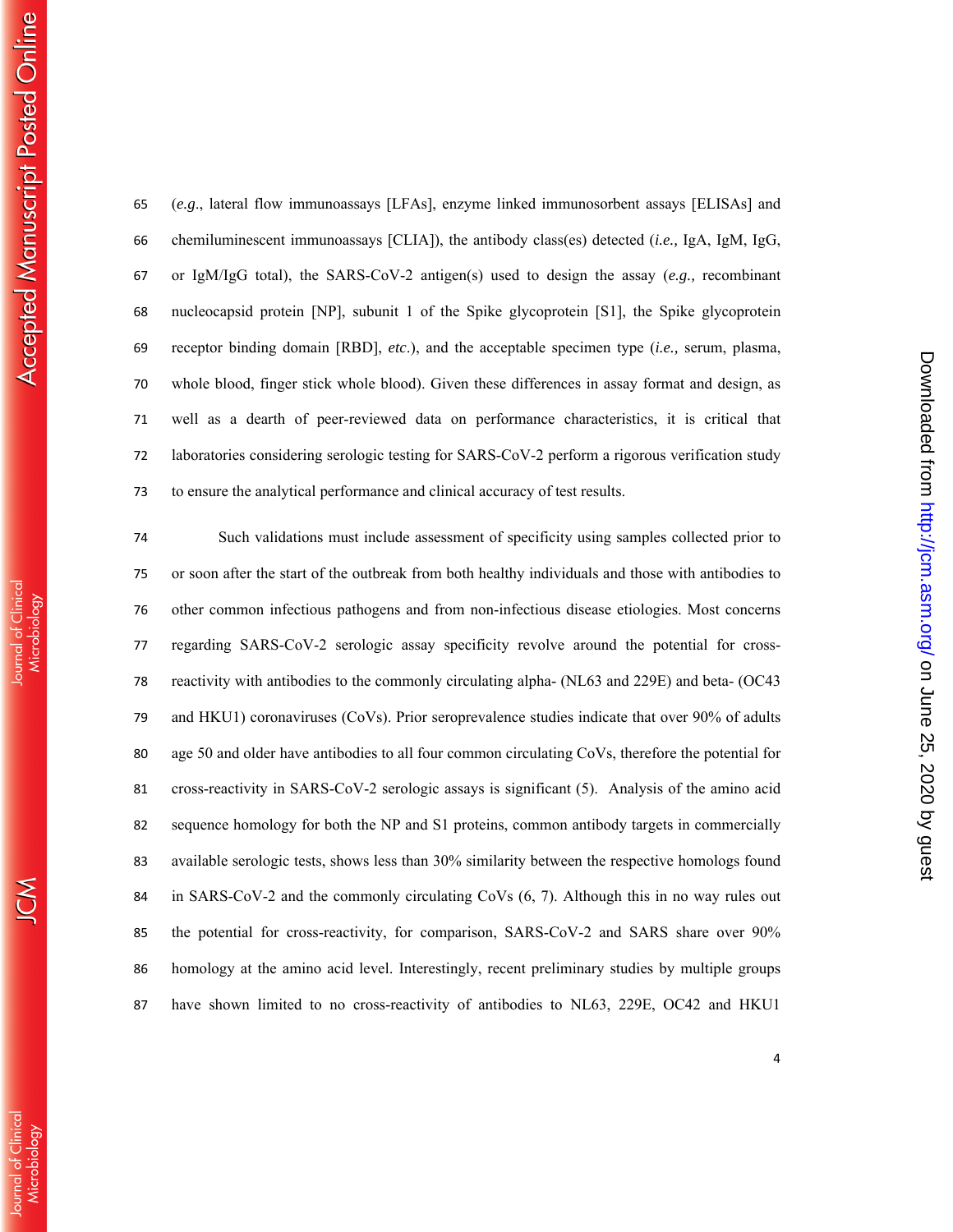on June 25, 2020 by guest <http://jcm.asm.org/> Downloaded from

Downloaded from http://jcm.asm.org/ on June 25, 2020 by guest

coronaviruses against recombinant forms of SARS-CoV-2 NP and RBD proteins by Western blot or ELISA analysis (7, 8). However, due to the absence of thorough specificity data, the FDA currently requires inclusion of a comment indicating that false positive SARS-CoV-2 serologic test results may occur in patients with antibodies to non-SARS-CoV-2 coronaviruses (3). With respect to sensitivity studies, given our still emerging understanding of the kinetics of the immune response and antibody dynamics against SARS-CoV-2, serologic test kits would ideally be evaluated using serially collected sera from COVID-19 patients previously confirmed by a molecular assay, or sera collected at a known time post-symptom onset (PSO). The resulting information would allow laboratorians to provide clinicians preliminary guidance with respect to timing of seroconversion relative to symptom onset, which due to the variety of serologic assays available, may be specific to the particular test used in the laboratory.

As laboratorians consider the need for SARS-CoV-2 serologic testing, among the first questions that likely arise are "How well do serologic tests for SARS-CoV-2 antibodies actually work?" and "How will a SARS-CoV-2 serologic test result really be used in the clinical practice?" Unfortunately, the answers to some of these questions remain challenging to define, largely due to the limited peer-reviewed literature on serologic testing currently available. Generally however, serologic assays are not relied upon for the diagnosis of acute viral respiratory tract infections – the rapid disease onset, often prior to the development of an immune response, and the availability of sensitive molecular diagnostics typically obviate reliance on antibody testing. Recent studies have evaluated the potential role of IgM antibodies against SARS-CoV-2 as a marker of recent infection. Among those, using an internally developed ELISA with recombinant SARS-CoV-2 NP antigen, Guo and colleagues recently showed that IgM antibodies were detectable in 85% of COVID-19 confirmed patients 1 to 7 days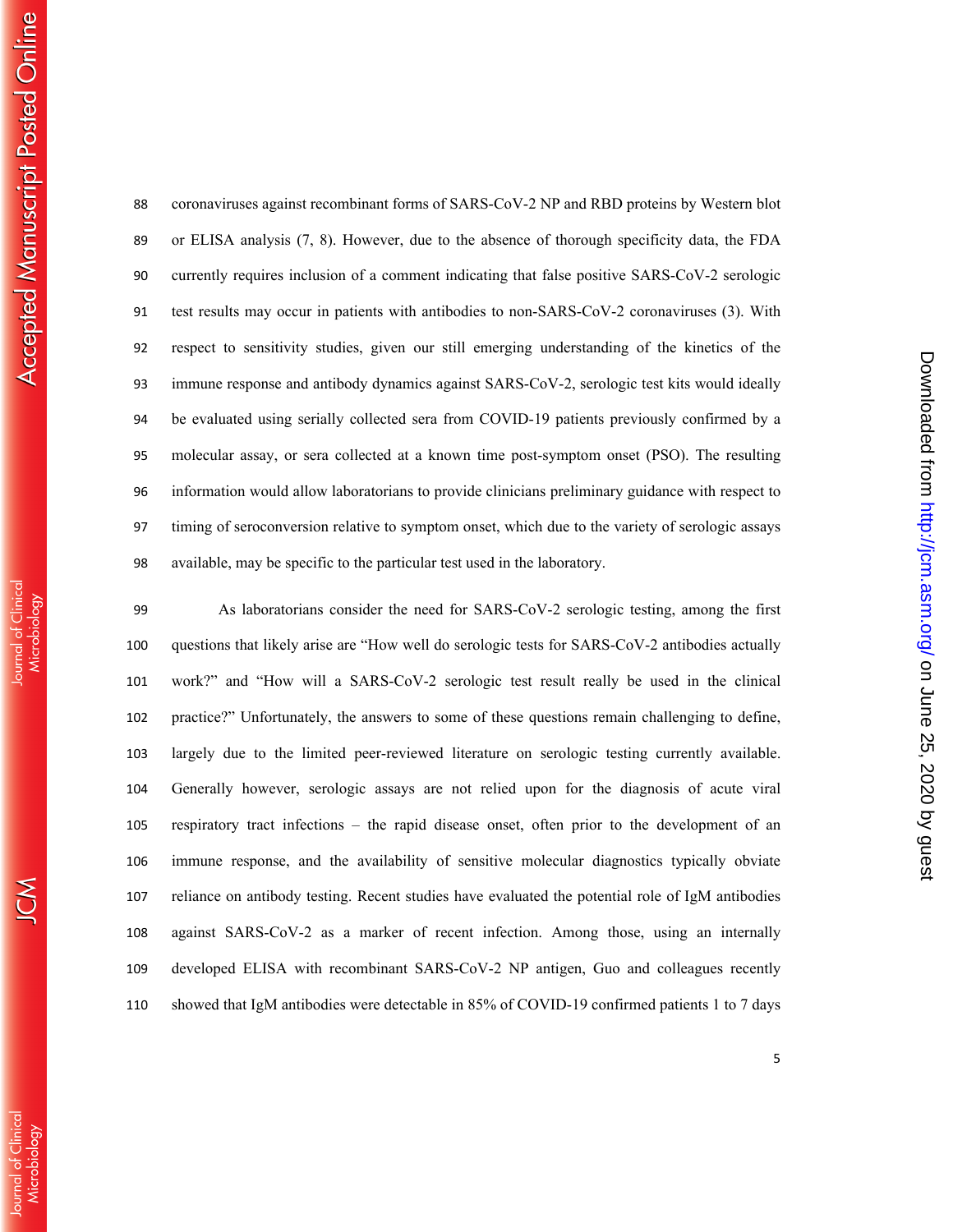| 111 | PSO (7). Importantly however, they state that molecular testing remains preferred, with higher      |
|-----|-----------------------------------------------------------------------------------------------------|
| 112 | sensitivity during the first 5.5 days after illness onset, and conclude that IgM against SARS-      |
| 113 | CoV-2 may be useful in suspected COVID-19 patients negative by molecular methods after this         |
| 114 | time point. In stark contrast, albeit not yet peer-reviewed, another study evaluating a magnetic    |
| 115 | CLIA against the same NP antigen, showed 12% to 40% IgM seroconversion during the same              |
| 116 | timeframe post onset (9). Using an ELISA designed to detect IgM antibodies against the RBD of       |
| 117 | the S1 subunit of the SARS-CoV-2 spike glycoprotein, data from Zhao et. al indicate that only       |
| 118 | approximately 28% of patients seroconvert to IgM positive by day 7 PSO, whereas 73% are             |
| 119 | positive by day 14 (10). In addition to IgM-based SARS-CoV-2 serologic assays, at least one         |
| 120 | immunologic assay to detect IgA-class antibodies against SARS-CoV-2 is also commercially            |
| 121 | available. IgA antibodies are the most abundant immunoglobulins in mucosal surfaces, playing        |
| 122 | an essential role in protective immunity via toxin and viral neutralizing activities in the         |
| 123 | respiratory and gastrointestinal tracts (11, 12). Similar to IgM, recent studies show that IgA      |
| 124 | antibodies against SARS-CoV-2 are detectable as early as one day after symptom onset (7). The       |
| 125 | specificity of IgA-based assays have not yet been well vetted in the literature however. To date, a |
| 126 | pre-print study concluded that despite higher sensitivity soon after infection, IgA specificity was |
| 127 | lower compared to IgG-based tests, an observation that has been mirrored in unpublished studies     |
| 128 | by an author of this commentary (E.S. Theel, P. Slev and S. Wheeler, unpublished data) (6).         |
| 129 | Finally, assessment of IgM and IgA antibody responses in patients infected with SARS virus          |
| 130 | showed that these two antibody classes did not provide earlier evidence of infection compared to    |
| 131 | IgG antibody testing (13). Collectively, the data presented in these initial studies and prior      |
| 132 | findings with SARS, suggest that results from SARS-CoV-2 IgM and IgA serologic tests, if            |
|     |                                                                                                     |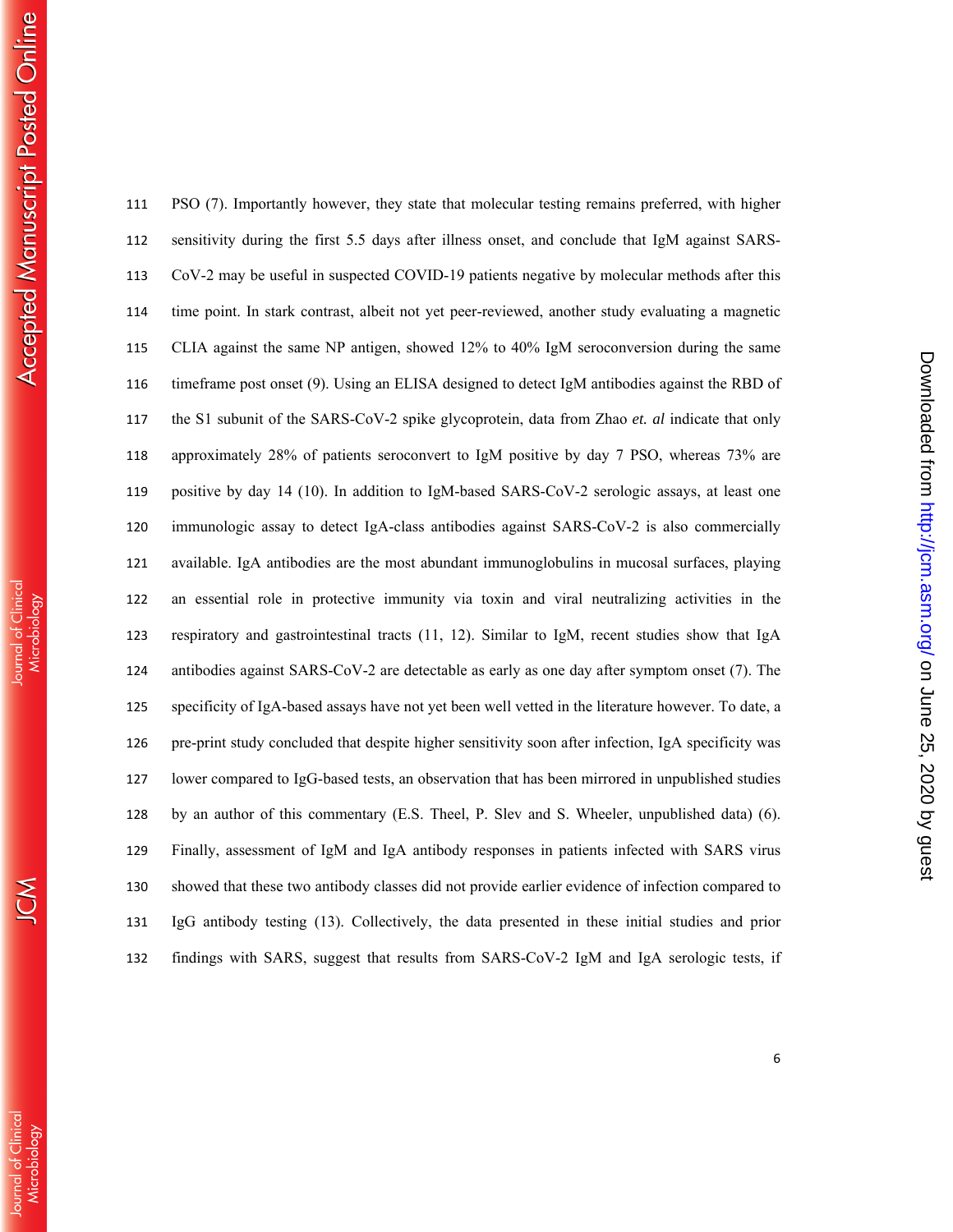used, should be interpreted with significant caution until more robust performance characteristic and utilization studies are available.

In contrast to IgM and IgA class antibodies, detection of IgG antibodies against SARS-CoV-2 may have a larger role to play during this pandemic. Compared with other antibody classes, IgG is a longer lasting antibody and similar to IgA, is associated with viral neutralizing activity, which is likely essential for recovery from COVID-19 (11, 14). Preliminary data suggest that IgG developed against different SARS-CoV-2 antigens becomes detectable in immunocompetent patients after at least 8 days PSO, with over 90% of individuals seropositive after day 14 of illness, although some individuals may take longer to seroconvert depending on their immune status, or may never seroconvert if significantly immunosuppressed (9, 10). Although limited in breadth and not all yet peer-reviewed, initial studies suggest fairly high specificity (>95%) for IgG-based SARS-CoV-2 serologic assays against commonly circulating coronaviruses and other infectious pathogens (8, 9). Also, according to one reputable ELISA manufacturer, the false positivity rate observed with their SARS-CoV-2 S1-based IgG ELISA was 2.5% in sera positive for a diverse range of autoantibodies and 3.4% in sera from influenza vaccine recipients – such antibodies are not uncommon in the US population. Importantly, true specificity studies require head-to-head comparison of commercially available serologic assays with neutralizing antibody tests, which are not widely accessible given the challenges of performing such assays. Currently, all available IgG serologic assays for SARS-CoV-2 are either qualitative or semi-quantitative in design. For well-vetted assays, a negative result may indicate either no prior exposure or, for samples collected too soon after illness onset or from immunosuppressed patients, the absence of an as of yet detectable immune response. In contrast, a positive SARS-CoV-2 IgG result implies infection with the virus at some point in the recent or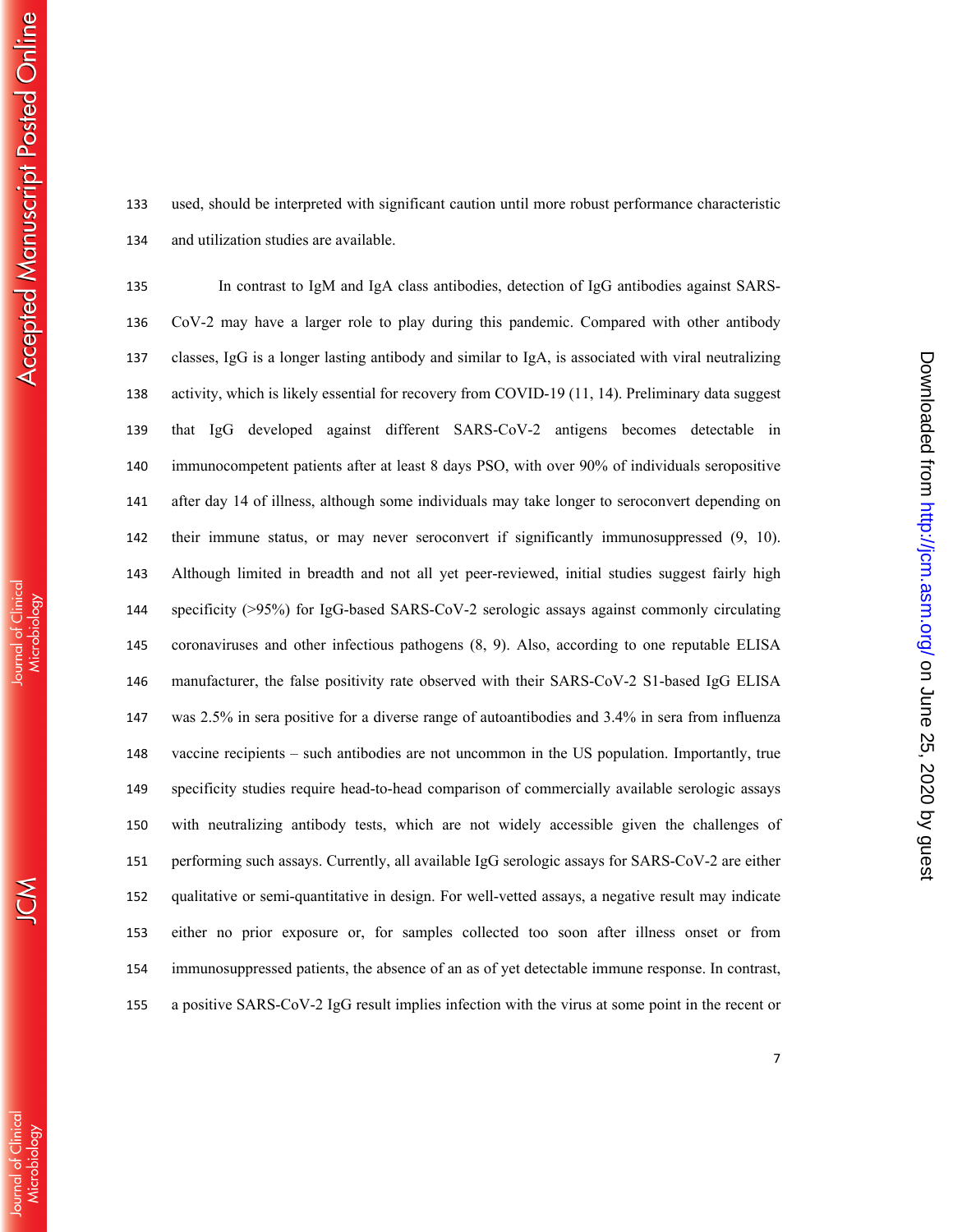ournal of Clinica

remote past. Importantly, however, the presence of SARS-CoV-2 IgG does not equate to protective immunity against re-infection nor does it indicate whether a patient has stopped shedding virus. In theory,seropositive individuals are expected to be at lower risk for re-infection compared to seronegative persons, however neither the level nor the duration of protective immunity against COVID-19 is currently known. The potential for at least short term immunity to COVID-19 is not unfounded however. From prior immunity studies in recovered SARS patients, we know that neutralizing antibodies were detectable in 89% of patients up to 2 years after infection, with IgG antibodies becoming undetectable at 6 years (15, 16). Additionally, although not yet peer-reviewed, preliminary SARS-CoV-2 challenge studies in COVID-19 recovered adult rhesus macaques suggest that primary infection leads to protective immunity for at least one month post recovery (17). The true temporal duration of protective immunity to COVID-19, partial or otherwise, will take time to establish.

The reference standard method for detection of neutralizing antibodies, which may be used as a correlate of protective immunity, remains plaque reduction neutralization tests (PRNTs). These tests are not routinely performed in clinical laboratories however, as they involve live viral culture, which for SARS-CoV-2 requires biosafety level 3 (BSL3) containment facilities, are laborious, dependent on a high level of expertise and are not amenable to automation. Although alternative BSL2 protocols using pseudotyped Vesicular Stomatitis Virus (VSV) expressing different SARS-CoV-2 surface antigens are being developed to obviate the need for culture of live SARS-CoV-2, these methods remain in the research arena (18). Importantly, regardless of which neutralizing antibody test is being performed, it remains unclear what minimal neutralizing antibody titer correlates with protective immunity and whether results from the commercially available SARS-CoV-2 serologic assays can predict such immunity.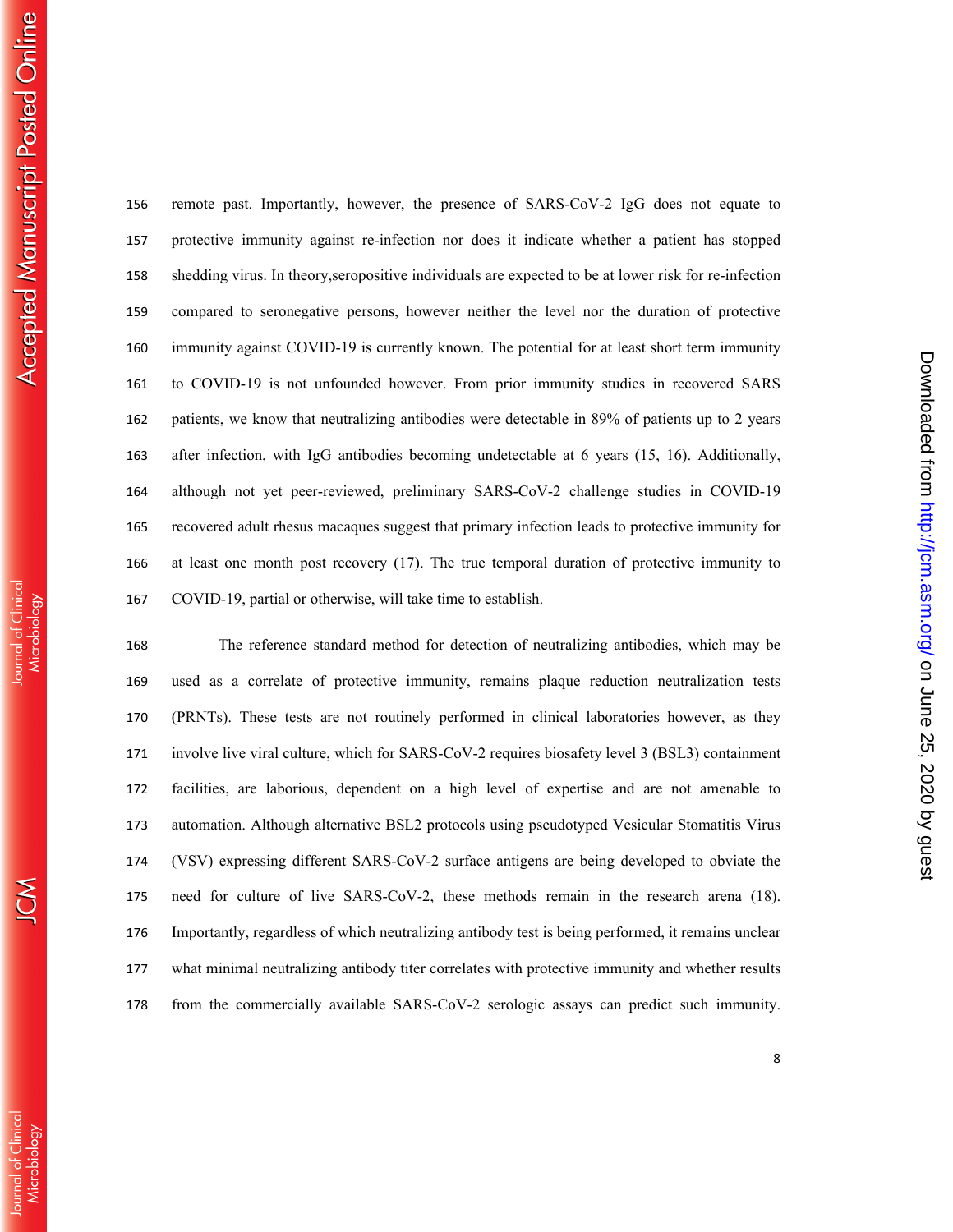Despite these significant unknowns, there remains interest and even demand to perform serologic tests at a national scale, with the potential to make consequential decisions based on the reported results.

The following are scenarios for which SARS-CoV-2 serologic testing, specifically IgG-based assays, may be useful given our current knowledge of the virus, our limited understanding of the immune response to it, and the urgent need for improved antiviral therapies and preventive measures.

**Screening of Recovered COVID-19 Patients for Convalescent Plasma Therapy.** Currently, among the most advocated patient-centered use of SARS-CoV-2 serologic testing is for screening of COVID-19 recovered patients for the presence of anti-SARS-CoV-2 antibodies. If present, COVID-19 convalescent plasma (CCP) collected from these donors may be used to treat acutely ill patients with COVID-19 (19). Clinical trials are currently on-going across the nation to evaluate the efficacy of convalescent plasma therapy in both sick patients and as potential post-exposure prophylaxis of health care workers (HCWs; www.ccpp19.org). Notably, the FDA investigational drug use (IND) requirements for these clinical trials, or for emergency IND use, indicate that donor convalescent plasma should have a neutralizing antibody titer of at least 1:160, although a titer of 1:80 is acceptable in the absence of other plasma (https://www.fda.gov/vaccines-blood-biologics/investigational-new-drug-ind-or-device-

exemption-ide-process-cber/recommendations-investigational-covid-19-convalescent-plasma;

accessed 4/11/2020). Unfortunately, neutralizing antibody tests are not widely available and results from commercially available serologic assays are not known to correlate to neutralizing antibody titers. Given the urgent need of convalescent plasma as potential bridging therapy until more targeted treatments or preventative measures are available, validated SARS-CoV-2 IgG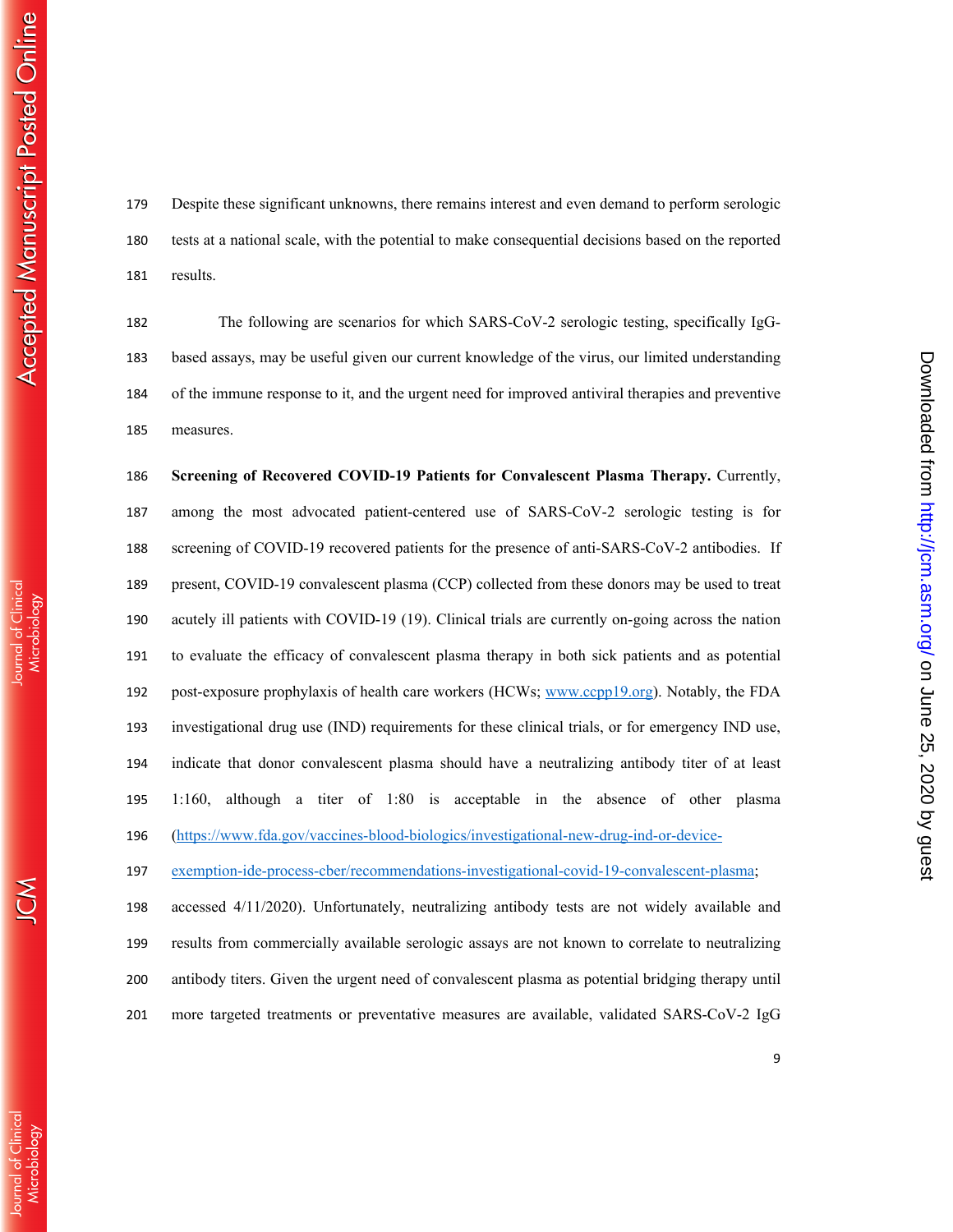serologic assays may be used to rapidly screen potential donors for the presence or absence of antibodies, with the goal of subsequently testing positive samples by neutralization assays. Studies are also ongoing to determine whether the semi-quantitative results from a number of SARS-CoV-2 IgG ELISAs show any correlation to neutralizing antibody levels. Notably, a recent study on this topic showed poor correlation between a spike protein-based IgG serological test and PRNT, suggesting that such a correlative approach between currently available commercial assays and neutralizing antibody titers may not be possible (6, 20).

**SARS-CoV-2 Seroprevalence Studies.** Serologic testing to detect IgG-class antibodies against SARS-CoV-2 will play an essential role in determining the true prevalence of this virus. This is particularly true if one considers the constant discussions around positive and negative predictive values of molecular tests for SARS-CoV-2. A prevalence of total disease in the community needs to be established in order to perform such calculations with any meaning. Given that the rate of asymptomatic infection with SARS-CoV-2 continues to be refined, with previously reported rates ranging from 4% to 80% across different populations and exposure scenarios, such seroprevalence studies will allow us to establish a more accurate regional or national denominator for the number of infected individuals, which will ultimately help to determine a true case fatality rate. (21-23) (https://www.who.int/news-room/q-a-detail/q-a-similarities-and-differences-covid-19-and-influenza; accessed 4/12/2020). Importantly however, the serologic 220 assay(s) utilized for such seroprevalence studies must exhibit exceptionally high specificity ( $\geq$ 97%) given that the prevalence of SARS-CoV-2 infection in the United States is likely still fairly low and the potential impact of cross-reactive antibodies to other circulating CoVs – a test with lower specificity could create significant bias and high rates of false positive results in large scale sero-surveys. Carefully-designed serial seroprevalence studies, performed over time and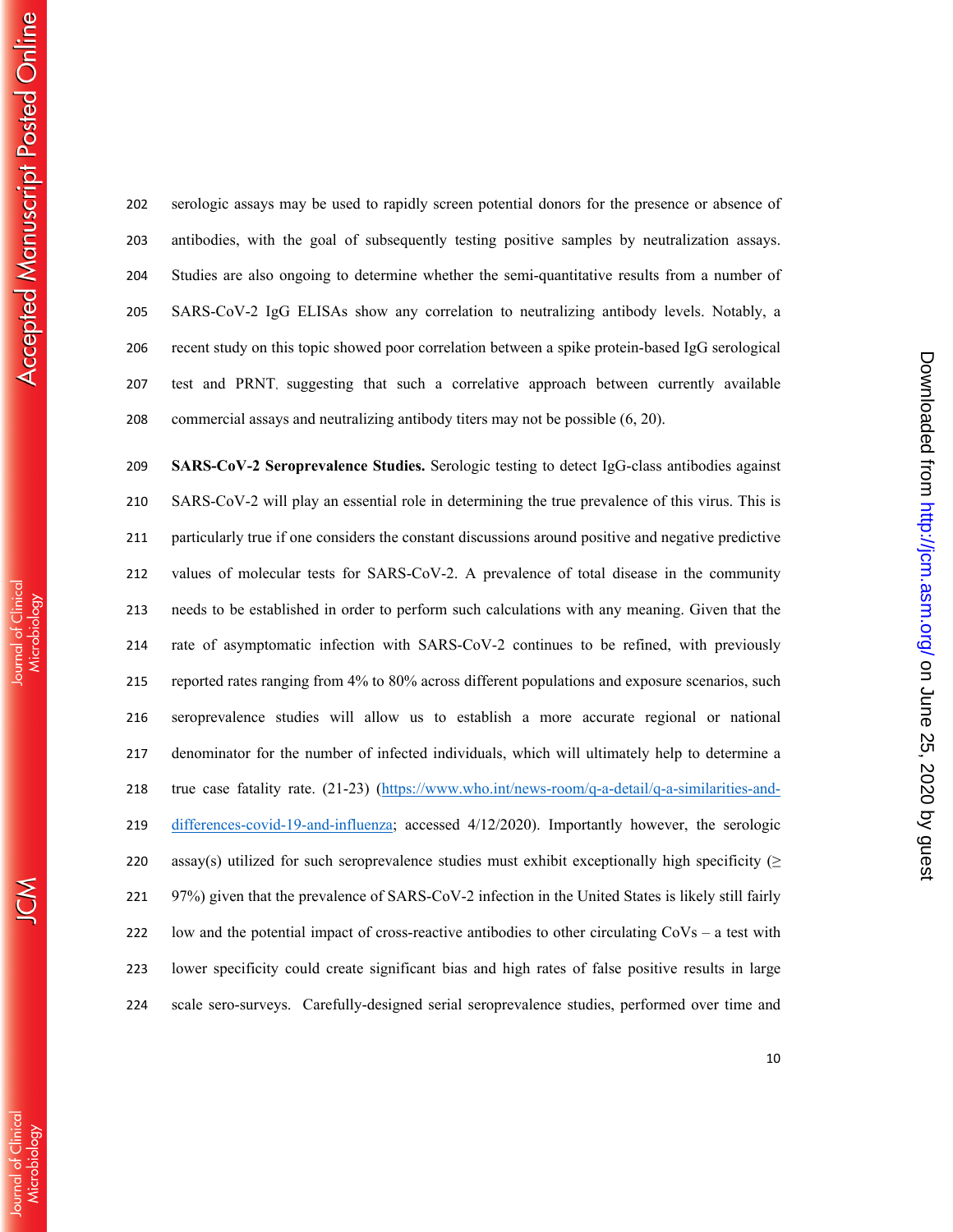including large cohorts will also provide us with a better understanding of transmission patterns and may help determine when (or if) we reach a state of herd immunity. Herd (population) immunity, occurs when a sufficient proportion of the population becomes immune to the infectious agent, thus limiting the chance for further infections to occur. The percentage of individuals that must be immune for this to occur depends on multiple factors, including the infectiousness or transmissibility of the infectious agent – the more transmissible the agent, the higher percentage of the population that needs to be immune for herd immunity to be effective. The precise threshold for what percentage of the population would need to be immune to SARS-CoV-2 for this to occur is currently undefined, however assuming that the SARS-CoV-2 basic 234 reproductive number  $(R_0)$  ranges from 2 to 3.5, this threshold may range from 40% to 75% (24). It is paramount to note however, that given the early and intense social distancing measures instituted by federal and local governments, viral transmission has likely significantly decreased, to the point that the actual herd immunity may not be achieved until such public health measures are lifted. Once available, a safe and efficacious vaccine should be able to induce widespread, population-level immunity.

**Monitoring Immune Responses to Candidate COVID-19 Vaccine Candidates**. The most recent reports indicate that there are over 100 SARS-CoV-2 vaccine candidates either in development, in initial preclinical stages, or which have entered human clinical trials (25). At least five of these are currently in Phase 1 clinical trials and vary in their design, ranging from the use of lipid nanoparticles expressing the SARS-CoV-2 spike glycoprotein to modified dendritic cells expressing synthetic mini-genes from selected viral proteins. Serologic testing for SARS-CoV-2 will play an important role for pre-screening individuals prior to admission into vaccine clinical trials, and to monitor the temporal immune responses in vaccine recipients and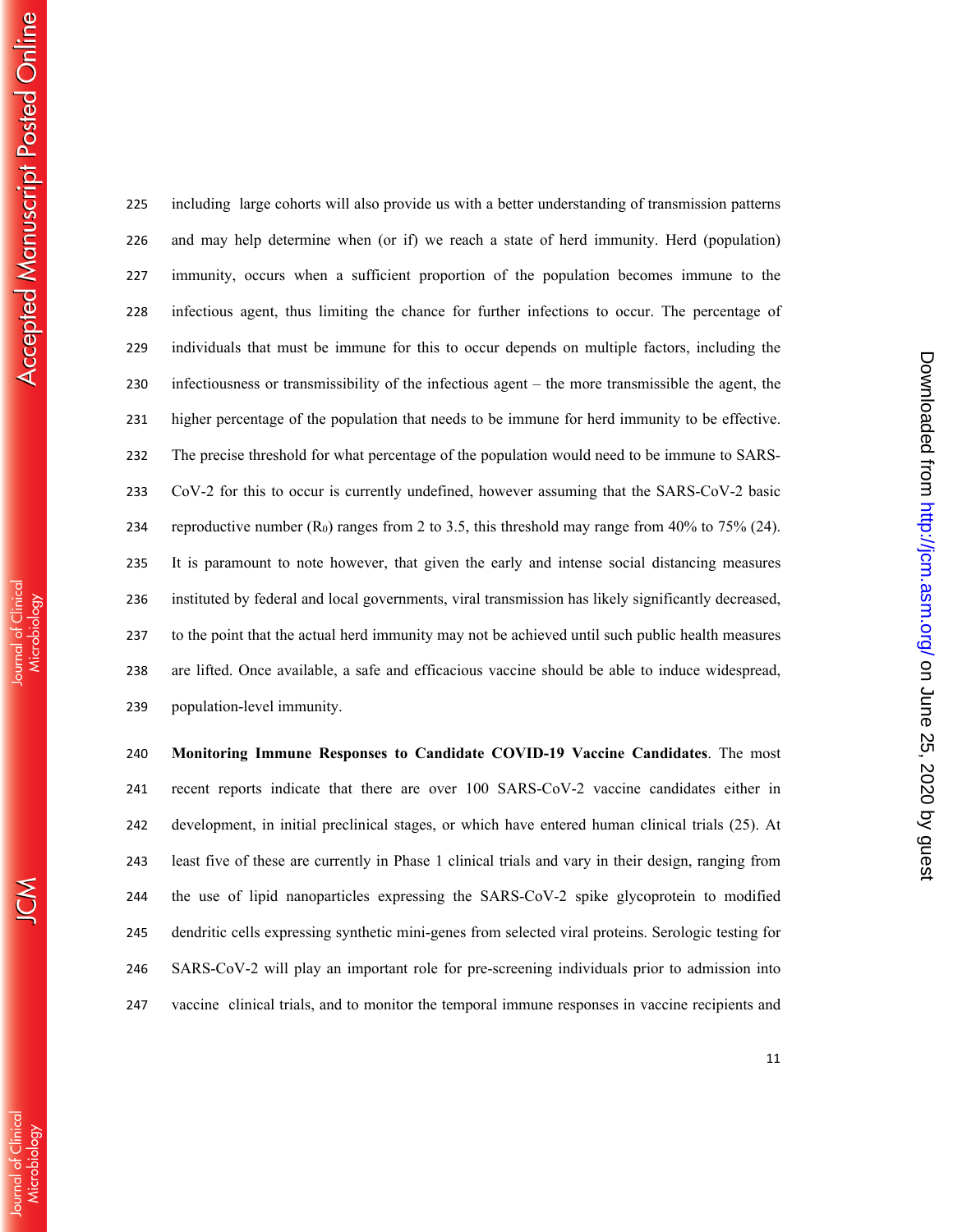ournal of Clinica

ultimately help to define vaccine efficacy. It is important to note that serological assays able to detect a neutralizing antibody response, (*i.e.,* PRNT) will be critical to provide the most accurate results for vaccine immunogenicity trials. Notably, whether such antibodies would potentially mediate antibody-dependent enhancement leading to adverse events is an important question that will be addressed through efficacy trials and post-vaccine surveillance.

## **Summary**

As a result of the novelty of SARS-CoV-2 and the limited data currently available regarding our immune response to it, well vetted utilization strategies for SARS-CoV-2 serologic assays are lacking. Use of anti-SARS-CoV-2 antibody tests performed at a population-level to guide return-to-work decisions or to 're-start the economy' is a topic of widespread discussion at the local, state and national levels. Undeniably, this is an intriguing concept, with mass serologic screening potentially achievable at a national scale. However, we must remain cognizant of the current challenges and limitations of such an approach. First, there remains significant concern among laboratorians with respect to the over 91 serologic tests that are currently commercially available, for which the performance characteristics are not yet known. In fact, reports of poorly performing serologic tests are already emerging in the media (https://www.cnn.com/2020/04/05/health/coronavirus-infection-tests/index.html; accessed April 12, 2020). Should mass screening be recommended at the state or national level, it is imperative that data-based guidance regarding serologic test accuracy is available to laboratories considering such testing. Second, as outlined above, although a positive SARS-CoV-2 IgG result suggests prior infection with the virus, it does not independently imply protective immunity. Similarly, the duration of such immunity remains unknown. Finally, depending on the timing of SARS-CoV-2 infection and sampling for serologic testing, recently infected individuals may be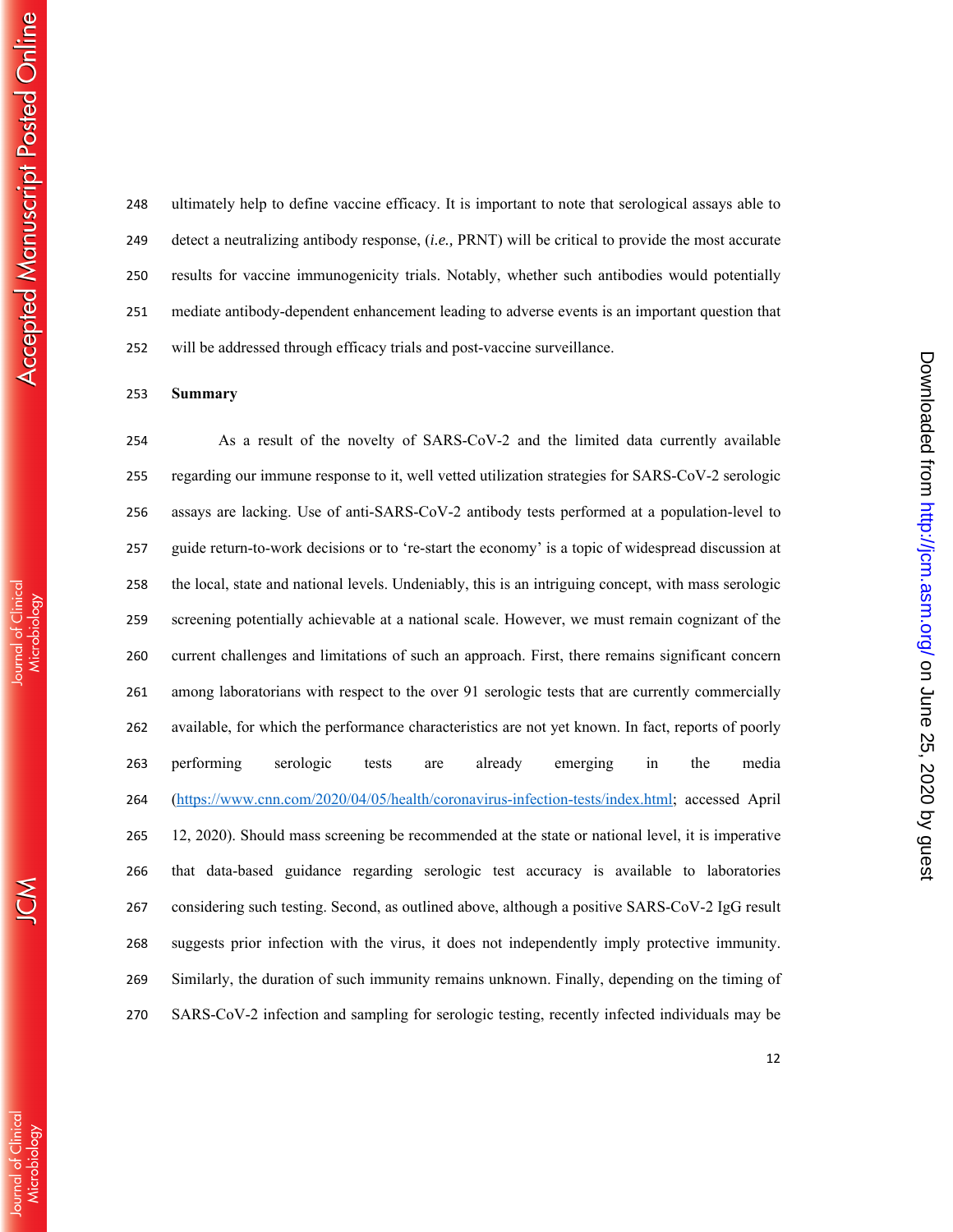$\mathcal{S}% _{M_{1},M_{2}}^{\alpha,\beta}(\varepsilon)=\mathcal{S}_{M_{1},M_{2}}^{\alpha,\beta}(\varepsilon)$ 

IgG positive, yet still be shedding virus as determined by molecular assays. Whether the detected viral RNA in these individuals equates to transmissible virus cannot be resolved without viral culture of the specimen at BSL-3 containment – a method not available in clinical laboratories. Notably, a recent small study in hospitalized patients showed that infectious virus was not detectable in culture from seroconverted patients 8 days after of symptom onset, whereas molecular testing of nasopharyngeal swab specimens remained positive beyond 14 days for most patients, suggesting that detected RNA by these assays represents residual RNA from non-infectious virus (20). This study however, was conducted using mildly symptomatic individuals. Given that severely-ill individuals remain SARS-CoV-2 RNA positive for several weeks despite the appearance of neutralizing antibodies, further studies using viral culture are necessary to better determine the period of transmissibility (26).

In conclusion, the availability of serologic assays to detect antibodies against SARS-CoV-2 presents us with additional tools to use from our SARS-CoV-2 pandemic response toolbox. As we learn more about our immune response to SARS-CoV-2, its level and duration of protective immunity, and as we gain a better understanding of the advantages and limitations of commercially available serologic assays, more defined, patient-centered utilization guidelines will likely emerge. These tests may be useful from a public health, risk management, and academic perspective, but additional data is required to fully drive this response.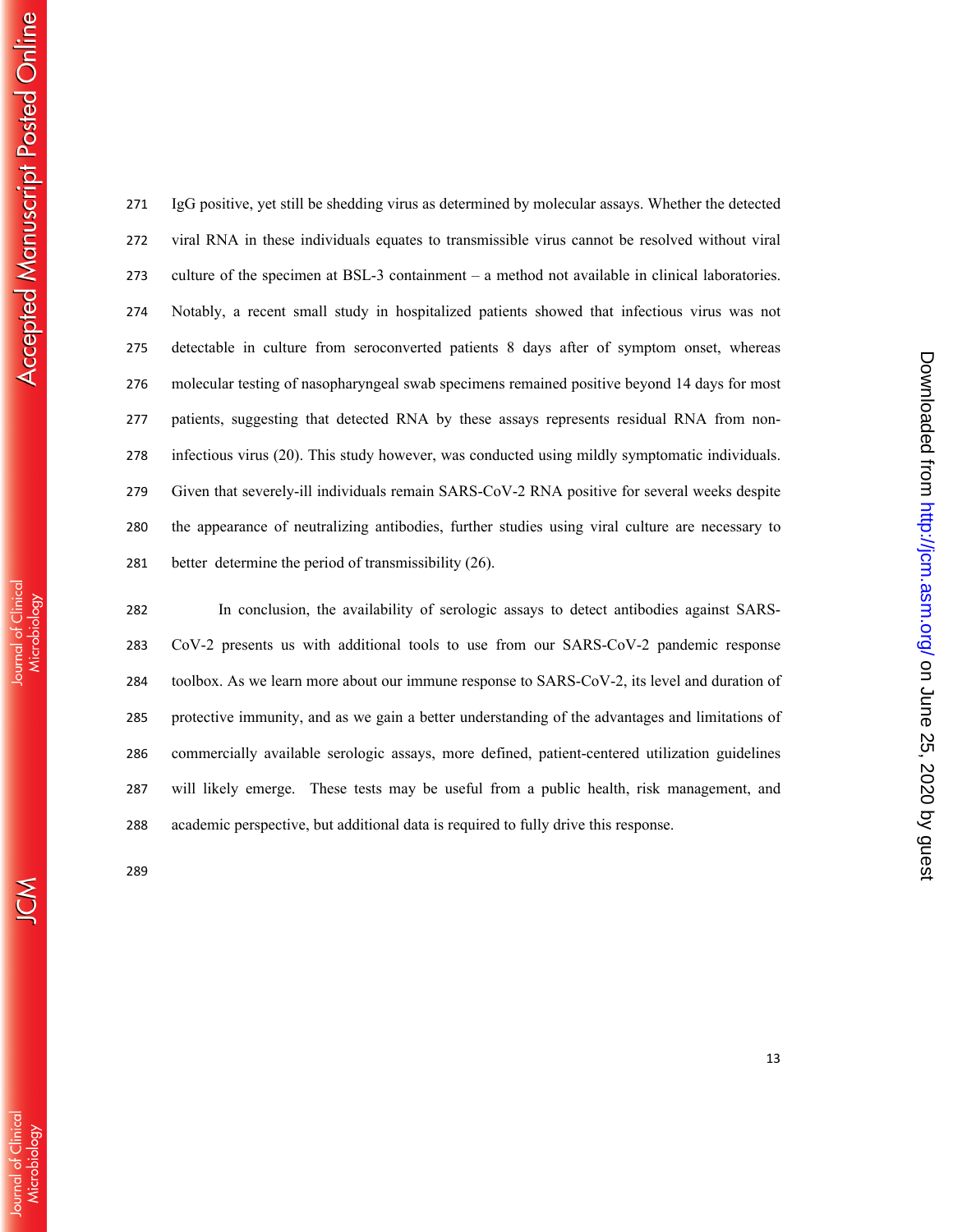| 290        | <b>References</b> |                                                                                                                                                                                    |
|------------|-------------------|------------------------------------------------------------------------------------------------------------------------------------------------------------------------------------|
| 291        |                   |                                                                                                                                                                                    |
| 292        |                   |                                                                                                                                                                                    |
| 293        | 1.                | Gorbalenya AE, Baker SC, Baric RS, de Groot RJ, Drosten C, Gulyaeva AA, Haagmans BL, Lauber                                                                                        |
| 294        |                   | C, Leontovich AM, Neuman BW, Penzar D, Perlman S, Poon LLM, Samborskiy DV, Sidorov IA,                                                                                             |
| 295        |                   | Sola I, Ziebuhr J, Coronaviridae Study Group of the International Committee on Taxonomy of                                                                                         |
| 296        |                   | V. 2020. The species Severe acute respiratory syndrome-related coronavirus: classifying 2019-                                                                                      |
| 297        |                   | nCoV and naming it SARS-CoV-2. Nature Microbiology 5:536-544.                                                                                                                      |
| 298        | 2.                | CDC 2020, posting date. Testing for COVID-19. https://www.cdc.gov/coronavirus/2019-                                                                                                |
| 299        |                   | ncov/symptoms-testing/testing.html. [Accessed April 5, 2020]. [Online.]                                                                                                            |
| 300        | 3.                | <b>FDA</b><br>posting<br>date.<br>FAQs<br>Testing<br>2020,<br>on<br>Diagnostic<br>for<br>SARS-CoV-2.                                                                               |
| 301        |                   | https://www.fda.gov/medical-devices/emergency-situations-medical-devices/faqs-diagnostic-                                                                                          |
| 302        |                   | testing-sars-cov-2 [Accessed April 5, 2020]. [Online.]                                                                                                                             |
| 303        | 4.                | FDA 2020, posting date. Emergency Use Authorizations. https://www.fda.gov/medical-                                                                                                 |
| 304        |                   | devices/emergency-situations-medical-devices/emergency-use-authorizations#covid19ivd                                                                                               |
| 305        |                   | [Accessed April 5, 2020]. [Online.]                                                                                                                                                |
| 306        | 5.                | Gorse GJ, Patel GB, Vitale JN, O'Connor TZ. 2010. Prevalence of antibodies to four human                                                                                           |
| 307        |                   | coronaviruses is lower in nasal secretions than in serum. Clin Vaccine Immunol 17:1875-1880.                                                                                       |
| 308        | 6.                | Okba NMA, Muller MA, Li W, Wang C, GeurtsvanKessel CH, Corman VM, Lamers MM, Sikkema                                                                                               |
| 309        |                   | RS, de Bruin E, Chandler FD, Yazdanpanah Y, Le Hingrat Q, Descamps D, Houhou-Fidouh N,                                                                                             |
| 310        |                   | Reusken C, Bosch BJ, Drosten C, Koopmans MPG, Haagmans BL. 2020. Severe Acute                                                                                                      |
| 311        |                   | Respiratory Syndrome Coronavirus 2-Specific Antibody Responses in Coronavirus Disease 2019                                                                                         |
| 312        |                   | Patients. Emerg Infect Dis 26.                                                                                                                                                     |
| 313        | 7.                | Guo L, Ren L, Yang S, Xiao M, Chang, Yang F, Dela Cruz CS, Wang Y, Wu C, Xiao Y, Zhang L, Han                                                                                      |
| 314        |                   | L, Dang S, Xu Y, Yang Q, Xu S, Zhu H, Xu Y, Jin Q, Sharma L, Wang L, Wang J. 2020. Profiling                                                                                       |
| 315        |                   | Early Humoral Response to Diagnose Novel Coronavirus Disease (COVID-19). Clin Infect Dis.                                                                                          |
| 316        | 8.                | Amanat F, Nguyen T, Chromikova V, Strohmeier S, Stadlbauer D, Javier A, Jiang K, Asthagiri-                                                                                        |
| 317        |                   | Arunkumar G, Polanco J, Bermudez-Gonzalez M, Caplivski D, Cheng A, Kedzierska K, Vapalahti                                                                                         |
| 318        |                   | O, Hepojoki J, Simon V, Krammer F. 2020. A serological assay to detect SARS-CoV-2                                                                                                  |
| 319        |                   | seroconversion in humans. medRxiv:2020.2003.2017.20037713.                                                                                                                         |
| 320        | 9.                | Long Q-x, Deng H-j, Chen J, Hu J, Liu B-z, Liao P, Lin Y, Yu L-h, Mo Z, Xu Y-y, Gong F, Wu G-c,                                                                                    |
| 321        |                   | Zhang X-x, Chen Y-k, Li Z-j, Wang K, Zhang X-l, Tian W-g, Niu C-c, Yang Q-j, Xiang J-l, Du H-x, Liu                                                                                |
| 322        |                   | H-w, Lang C, Luo X-h, Wu S-b, Cui X-p, Zhou Z, Wang J, Xue C-j, Li X-f, Wang L, Tang X-j, Zhang                                                                                    |
| 323        |                   | Y, Qiu J-f, Liu X-m, Li J-j, Zhang D-c, Zhang F, Cai X-f, Wang D, Hu Y, Ren J-h, Tang N, Liu P, Li Q,                                                                              |
| 324        |                   | Huang A-I. 2020. Antibody responses to SARS-CoV-2 in COVID-19 patients: the perspective<br>application of serological tests in clinical practice. medRxiv:2020.2003.2018.20038018. |
| 325        |                   |                                                                                                                                                                                    |
| 326        | 10.               | Zhao J, Yuan Q, Wang H, Liu W, Liao X, Su Y, Wang X, Yuan J, Li T, Li J, Qian S, Hong C, Wang F,                                                                                   |
| 327        |                   | Liu Y, Wang Z, He Q, Li Z, He B, Zhang T, Fu Y, Ge S, Liu L, Zhang J, Xia N, Zhang Z. 2020.                                                                                        |
| 328        |                   | Antibody responses to SARS-CoV-2 in patients of novel coronavirus disease 2019. Clin Infect Dis.                                                                                   |
| 329        | 11.               | Schlomchik M, Janeway C, Travers P, Walport M, Schlomchik M. 2001. The distribution and                                                                                            |
| 330<br>331 |                   | functions of immunoglobulin isotypes. In: Immunobiology: The Immune System in Health and<br>Disease, 5th ed. Garland Publishing, New York, NY.                                     |
| 332        | 12.               | Breedveld A, van Egmond M. 2019. IgA and FcalphaRI: Pathological Roles and Therapeutic                                                                                             |
| 333        |                   | Opportunities. Front Immunol 10:553.                                                                                                                                               |